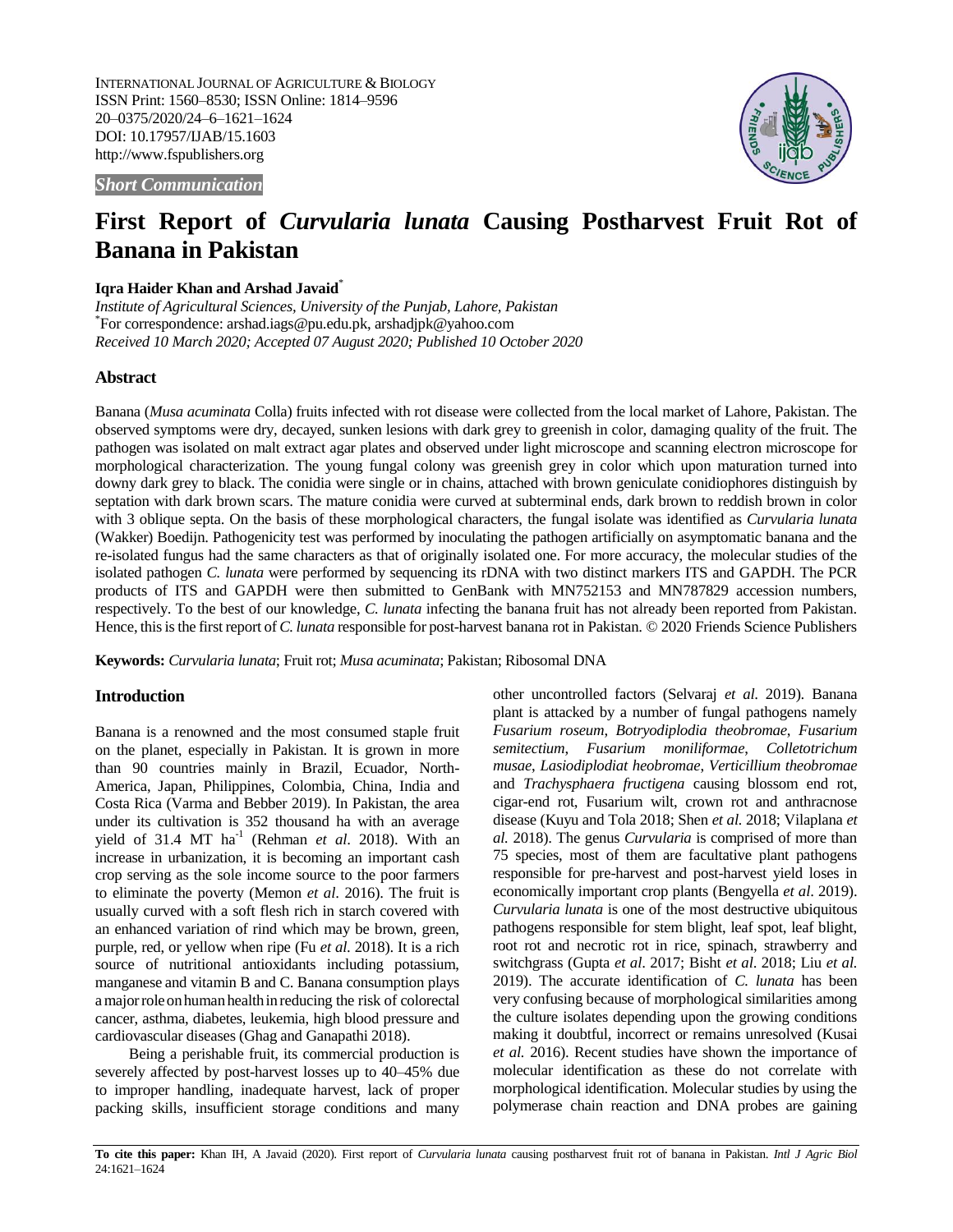importance worldwide for the rapid and specific detection of *C. lunata* for ensuring the quality of fruits, vegetables and cereals (Santos *et al.* 2018; Lu *et al*. 2019). The objective of the present study was to identify the post-harvest pathogen of banana rot in Pakistan through morphological and molecular characters.

## **Materials and Methods**

#### **Sample collection and identification**

Banana with greenish grey to dark green, dry, sunken and decayed lesions of rot were collected from the local market of Lahore, Pakistan. Diseased portions were surface sterilized in sodium hypochlorite (3%) for 1 min with three subsequent washings with distilled water and placed on malt extract agar (MEA) containing plates for 5 days. After that, pure culture was obtained by placing the young fungal mycelia, obtained from the colony margins, and incubated at 28°C for 7 days. The mature fungal colony was identified on the basis of its macroscopic features (colony size, shape, texture, exudates and color) and then examined through microscopic characteristics (conidia and conidiophores) under a light microscope at 4, 10, 40 and 100X magnifications.

### **Scanning electron microscopic (SEM) analysis**

Seven-day-old *C. lunata* culture was processed according to Jinfeng *et al.* (2017) with some modifications before SEM analysis. The sample was cut into  $1 \text{ cm}^3$  pieces and placed in vials containing 4% glutaric dialdehyde followed by three washings in 0.1 *M* cacodylic sodium trihydrate buffer. Next, the samples were fixed in osmium tetraoxide (1%) for 1 h and washed again with the sodium trihydrate buffer with a subsequent dehydration process in pure ethanol and then passed through acetone. The sample was then placed on a stub for further analysis under electron microscope (Jeol JSM-6480 LV).

## **Molecular characterization**

The genomic DNA of *C. lunata* was isolated by using CTAB method [\(Doyle](javascript:popRefFull() and Doyle 1990) and run PCR with ITS and GAPDH primers given in Table 1. Amplified products were subjected to MiSeq Illumina sequencing, USA and submitted to NCBI (National Center for Biotechnology Information) database for BLAST search tool to perform the homology comparisons with other isolated sequences of *C. lunata* by usingClustalWsoftware(Thompson*etal.*1994). On the basis of aligned sequence data, a neighbour-joining tree was constructedbyusingMEGAX software (Tamura *et al*. 2012).

# **Pathogenicity test**

For the confirmation of *C. lunata* attack on banana fruit, a pathogenicity test was performed on five surface sterilized banana fruits. The fruits were inoculated by using an inoculation needle carrying fresh mycelia of *C. lunata* grown on MEA. Fruits in control treatment were inoculated with sterile MEA and placed in autoclaved beakers for 7 days. After the confirmation of pathogen establishment, the *C. lunata* conidia were re-isolated from the lesions developed on banana and their morphological characters were studied.

# **Results**

Morphological identification revealed that the fungal colonies were fast growing on malt extract agar with an average diameter of 8 cm in 7 days of inoculation at 28°C. The young colony was greenish grey in color which upon maturation turned into downy dark grey to black with a blackish grey reverse on MEA (Fig. 1). The microscopic examination of the fungal growth revealed that the conidia were single or in the form of chains attached with brown geniculate conidiophores distinguishes by septation with dark brown scars. The apical part of conidiophores was flexuous to straight, unbranched and septate. The mature conidia were 19.8 to  $27.3 \times 7.3$  to 11.8  $\mu$ m in size, distinctly curved at subterminal ends, ellipsoidal with rounded ends, dark brown to reddish brown in color with smooth conidial walls having 3 oblique septa.

All the inoculated banana fruits showed rot symptoms after 7 days of inoculation (Fig. 2). Initially, small sized dark green sunken lesions appeared on the banana surface which later on expanded by joining together. The fungal pathogen was re-isolated from the infected banana fruits on MEA plates producing the same characteristic features.

The genomic DNA of *C. lunata* was amplified by using two sets of primer pairs *viz.,* ITS and GAPDH generated single fragment PCR products shown in Fig. 3, with MN752153 and MN787829 accession numbers, respectively, resulted in 100% identity match. The obtained sequences were aligned by constructing a phylogenetic tree with each of the individual primer ITS (Fig. 4A) and GAPDH (Fig. 4B) by using a neighbor-joining method in MEGA X software.

#### **Discussion**

Major fungi associated with rot decay are *Curvularia lunata*, *C*. *verruculosa*, *C. tuberculate*, *C. brachyspora*, *C. clavata*, *C. trifolii*, *C. coicis*, *C. inaequalis* and *C. spicifera*  (Pei *et al*. 2018; Pornsuriya *et al.* 2018; Wang *et al*. 2019; Balamurugan *et al*. 2020). Among them, *C. lunata*, the dematiaceous mold is considered as the most virulent strain responsible for fruit rot in *Carica papaya*, *Ziziphus mauritiana*, *Solanum lycopersicum*, *Fragaria ananassa*, *Hylocereus polyrhizus*, *Malus pumelo*, *Mangifera indica*, *Phoenix dactylifera* and *Citrus sinensis* on a large scale (Bussaban *et al*. 2017; Bisht *et al*. 2018; Helal *et al*. 2018; Majumdar and Mandal 2019). Similarly, in the present study, the pathogenicity test with *C. lunata* revealed that it is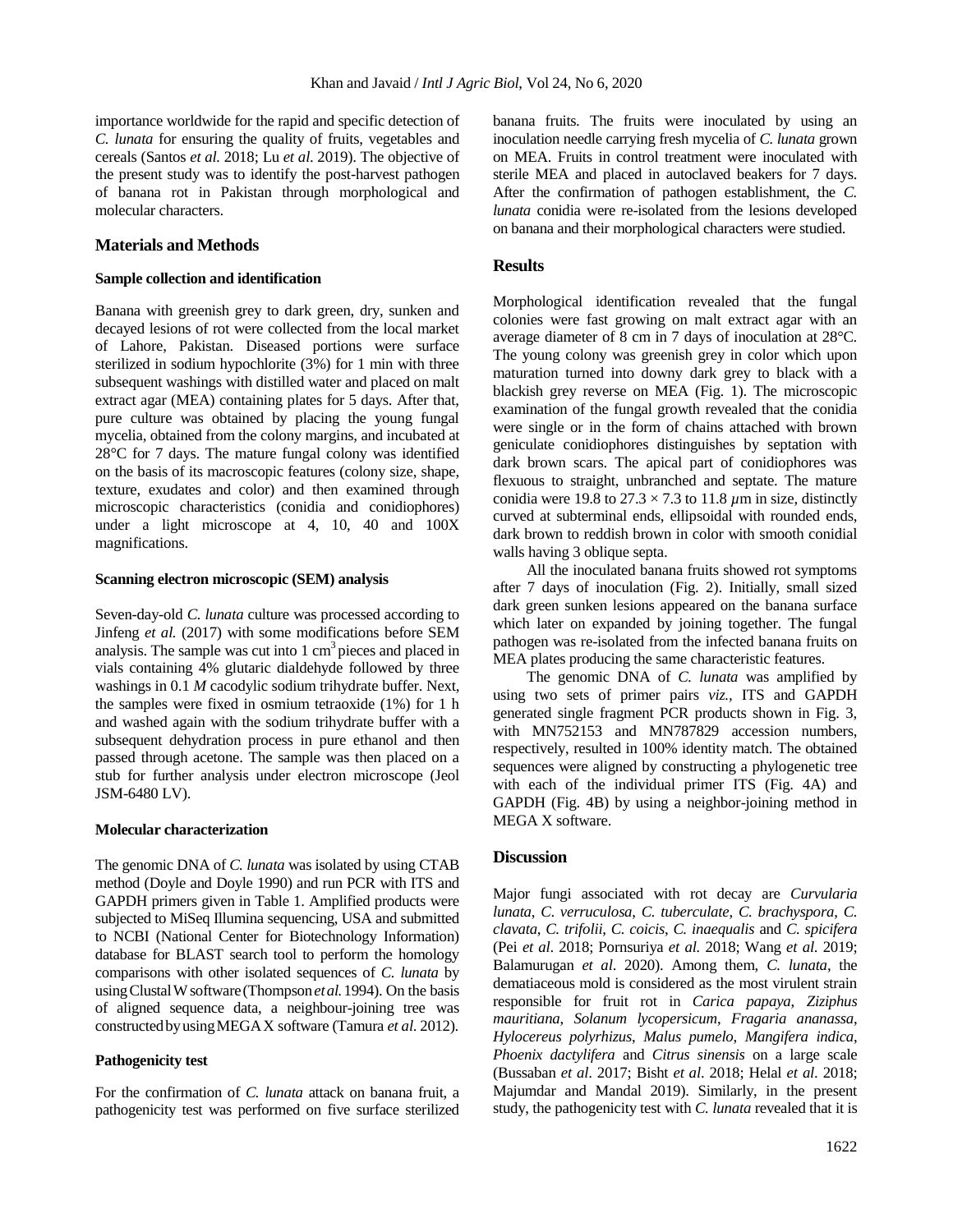**Table 1:** List of oligonucleotide primers used for the characterization of *C. lunata* at molecular level

| Primer name          | $5'$ to $3'$ sequence            |             | Amplicon Annealing |
|----------------------|----------------------------------|-------------|--------------------|
|                      |                                  | $size$ (bp) | temperature        |
| <b>ITS 1 Forward</b> | <b>TCCGTAGGTGAACCTGCGG</b>       | ~1637       | $60^{\circ}$ C     |
| <b>ITS 4 Reverse</b> | <b>TCCTCCGCTTATTGATATGC</b>      |             |                    |
| <b>GAPDH</b> Forward | CAACGGCTTCGGTCGCATTG~561         |             | $60^{\circ}$ C     |
|                      | GAPDH Reverse GCCAAGCAGTTGGTTGTG |             |                    |
|                      |                                  |             |                    |



**Fig. 1: (A**)- Mature colony of *Curvularia lunata* on MEA, **(B)-** Colony reverse on MEA, **(C)-** Conidia at 4X, **(D)-** Conidia at 10X, **(E & F)-** Conidia at 40X, **(G)-** Conidia at 100X, **(H & I)-** Conidia under scanning electron microscope showing conidiophores bearing conidia separately and/or in chains



**Fig. 2:** Pathogenicity test. **(A**)- Symptoms of rot in naturally diseased banana, **(B)-** Control banana (no inoculation) which is symptomless, **(C-G)-** Typical symptoms of *Curvularia lunata* after inoculation on banana

the most pathogenic isolate also capable of inducing rot on banana fruit.

According to Santos *et al.* (2018) pathogen accuracy on the basis of morphological and microscopic characteristics alone poses a diagnostic dilemma because of the absence or infrequent morphological patterns of conidia and conidiophores. In such critical situations, molecular methods provide a great assistance towards their accuracy (Edgar 2018). There are many efforts in this regard to develop such molecular tools for the accurate identification of the pathogens. Wurzbacher *et al.* (2019) reported that ribosomal DNA of *C. lunata*is composed of internal transcribed spacer (ITS) region with major 18S, 5.8S and 28S transcripts. The ITS region is the best DNA marker with high amplification success rate widely used in molecular taxonomy because of elevated variations to differentiate the fungal isolates at inter or intraspecies level



**Fig. 3:** Agarose gel electrophoresis, **(M):** 1 kb DNA standard marker, **(1):** Genomic DNA of *Curvularia lunata,* **(2):** ITS1/ITS4 amplified PCR product, (3): GAPDH<sub>t</sub>/GAPDH<sub>r</sub> amplified PCR product



**Fig. 4:** The ITS (**A**) and GAPDH (**B**) gene sequences of the *C. lunata* isolate from this study was aligned with *C. lunata*  sequence isolates from GenBank using Clustal W© program. The phylogenetic trees were constructed using the neighborjoining method in MEGA X version 10.1 (Tamura *et al.* 2012)

(Badotti *et al*. 2017). In addition, the use of some other secondary DNA markers such as GAPDH is essential for better speciation process within the genus *Curvularia* (Kiss *et al.* 2020). The reason for selecting glyceraldehyde-3 phosphate dehydrogenase region specifically was that it is highly constitutively expressed in *Curvularia* species making it a successful heterogenous gene for the best screening experiments (Silva *et al*. 2017). In previous studies, molecular test with ITS and GAPDH primers were generally used for the confirmation of *C. lunata* (Zhang *et al.* 2017; Xu *et al.* 2018; Liu *et al.* 2019). These markers have also been used for identification of species in many other genera including *Alternaria, Aspergillus*, *Fusarium*, *Wallemia*, *Colletotrichum*, *Pythium*, *Botrytis*, *Cochliobolus* and *Ramularia* (Moslemi *et al*. 2017; Garfinkel and Chastagner 2019; Janbozorgi *et al.* 2019; Raza *et al*. 2019).